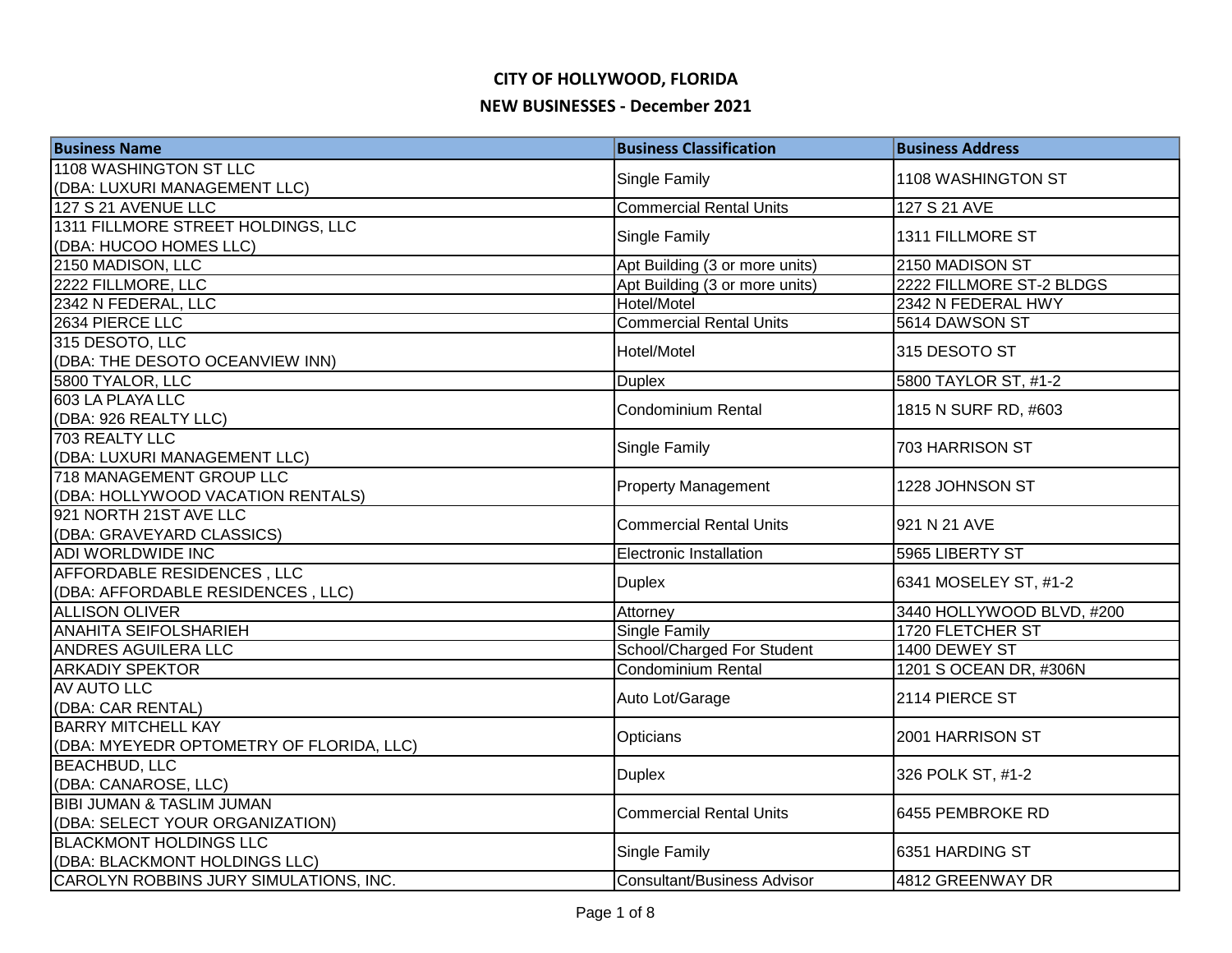| <b>Business Name</b>                   | <b>Business Classification</b>   | <b>Business Address</b> |
|----------------------------------------|----------------------------------|-------------------------|
| <b>CAROLYN SPENCE</b>                  | Condominium Rental               | 1720 HARRISON ST, #14F  |
| <b>CAROLYN SPENCE</b>                  | <b>Condominium Rental</b>        | 1720 HARRISON ST, #16B  |
| <b>CAROLYN SPENCE</b>                  | <b>Condominium Rental</b>        | 1720 HARRISON ST, #16E  |
| <b>CAROLYN SPENCE</b>                  | <b>Condominium Rental</b>        | 1720 HARRISON ST, #16F  |
| <b>CDS RESOURCES, LLC</b>              |                                  | 2 OAKWOOD BLVD          |
| (DBA: CUSTOMER DRIVEN STAFFING)        | <b>Employment Staffing/Temps</b> |                         |
| <b>CHARLES, EMMANUEL</b>               | <b>Triplex</b>                   | 2023 MAYO ST, #1-3      |
| CHELSE DOES NAILS LLC                  |                                  |                         |
| (DBA: THE ONE BEAUTY LOUNGE)           | Cosmetologists/Facials           | 2 OAKWOOD BLVD          |
| CLICK! SNAP! FLASH! MEDIA, LLC.        |                                  |                         |
| (DBA: CLICK! SNAP! FLASH! MEDIA, LLC.) | Photographer/Video Taping        | 1228 S DIXIE HWY        |
| CSMA FT, LLC                           | Single Family                    | 2821 N 74 AVE           |
| <b>DACH LLC</b>                        | Condominium Rental               | 101 N OCEAN DR, #744    |
| <b>DANIEL FITZGERALD</b>               | Single Family                    | 2106 N 31 AVE           |
| DANIELLA MIAMI INC.                    |                                  |                         |
| (DBA: DANIELLA MIAMI INC.)             | <b>Condominium Rental</b>        | 4010 S OCEAN DR, #R1601 |
| <b>DAVID TEPPER</b>                    | <b>Single Family</b>             | 3821 N 66 AVE           |
| <b>DAVID TEPPER</b>                    | <b>Condominium Rental</b>        | 3650 N 56 AVE, #522     |
| DE CHAZAL LLC                          | <b>Condominium Rental</b>        |                         |
| (DBA: DE CHAZAL LLC)                   |                                  | 4001 S OCEAN DR, #14F   |
| <b>DHRUVIL PARIKH</b>                  |                                  |                         |
| (DBA: 6401MIA LLC)                     | Single Family                    | 6401 FLETCHER ST        |
| <b>DIGICOM GROUP LLC</b>               | <b>Condominium Rental</b>        |                         |
| (DBA: DIGICOM GROUP LLC)               |                                  | 4010 S OCEAN DR, #R3107 |
| <b>DONOVAN THOMPSON</b>                |                                  | 1955 SHERMAN ST         |
| (DBA: DONOVAN THOMPSON)                | <b>Duplex</b>                    |                         |
| DOUBLE CC USA LLC                      | Restaurant/Bar                   | 3080 SHERIDAN ST        |
| <b>EVP DISTRO LLC</b>                  | Wholesale Merchandise            | 3700 N 29 AVE           |
| <b>EVP DISTRO LLC</b>                  | <b>Distribution Office</b>       | 2811 EVANS ST           |
| (DBA: EVP DISTRO LLC)                  |                                  |                         |
| FELICIA NOVARO & CHRISTOPHER PATINO    | Condominium Rental               | 1908 N OCEAN DR, #15C   |
| (DBA: 1908 N.OCEAN DRIVE #15C LLC)     |                                  |                         |
| <b>FERNANDO FRANCES</b>                |                                  | 2406 N 28 AVE           |
| (DBA: SHERIDAN HOUSE)                  | Single Family                    |                         |
| <b>FIRE BOYS INSPECTIONS, INC</b>      | <b>Certified Specialist</b>      | 240 N DIXIE HWY, #20    |
| FKH SFR C1, L.P.                       | Single Family                    | 6670 CHARLESTON ST      |
| FKH SFR C1, L.P.                       | <b>Single Family</b>             | 6841 GREENE ST          |
| FKH SFR C1, L.P.                       | <b>Single Family</b>             | 6437 CUSTER ST          |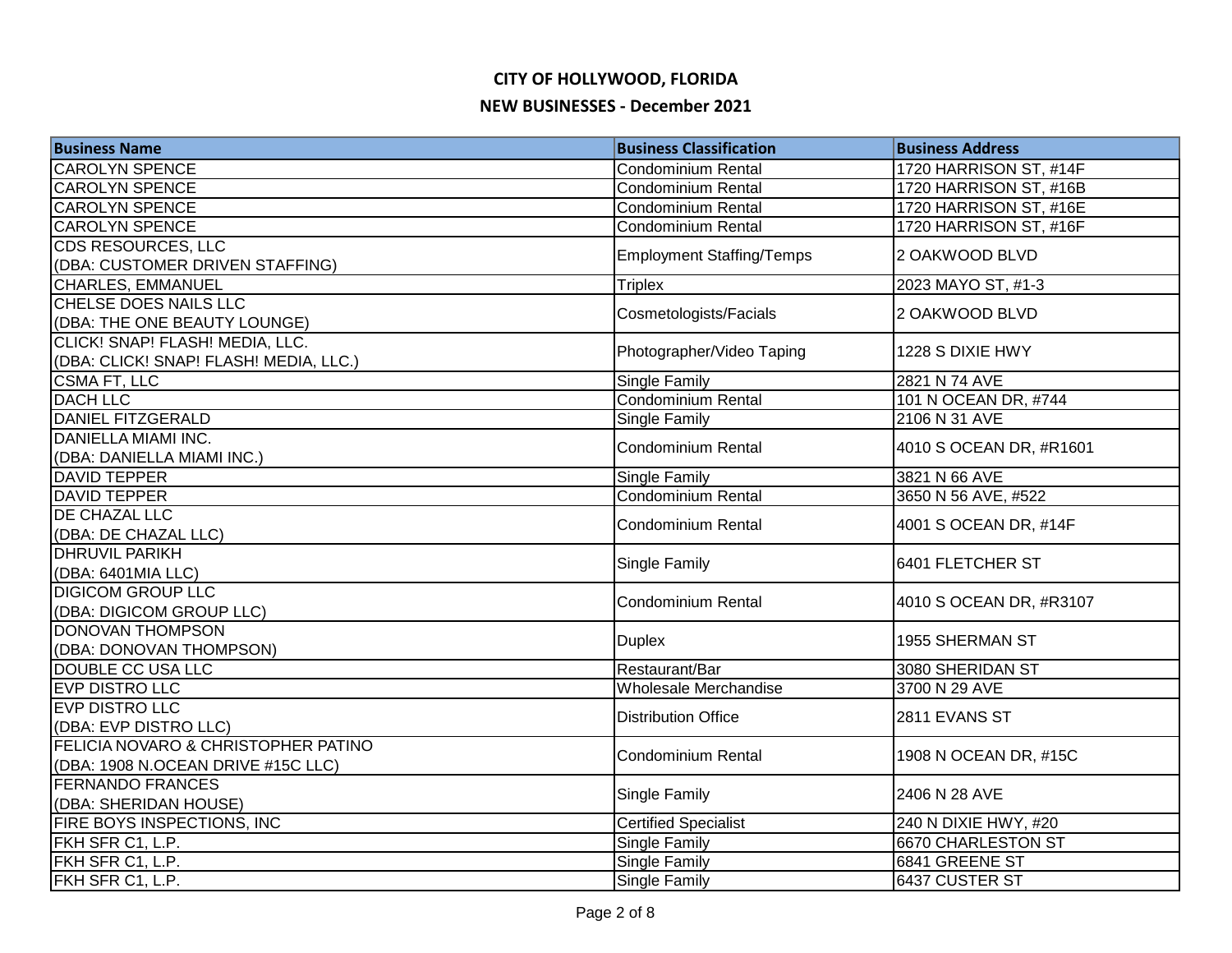| <b>Business Name</b> | <b>Business Classification</b> | <b>Business Address</b> |
|----------------------|--------------------------------|-------------------------|
| FKH SFR C1, L.P.     | Single Family                  | 1211 N 74 WAY           |
| FKH SFR C1, L.P.     | Single Family                  | 7321 BRANCH ST          |
| FKH SFR C1, L.P.     | Single Family                  | 7331 CLEVELAND ST       |
| FKH SFR C1, L.P.     | <b>Single Family</b>           | 6416 GRANT ST           |
| FKH SFR C1, L.P.     | Single Family                  | 2330 N 67 AVE           |
| FKH SFR C1, L.P.     | Single Family                  | 7161 PARK ST            |
| FKH SFR C1, L.P.     | Single Family                  | 6521 ROOSEVELT ST       |
| FKH SFR C1, L.P.     | Single Family                  | 6571 THOMAS ST          |
| FKH SFR C1, L.P.     | Single Family                  | 6470 SHERMAN ST         |
| FKH SFR C1, L.P.     | Single Family                  | 1220 N 70 AVE           |
| FKH SFR C1, L.P.     | <b>Single Family</b>           | 6100 HARDING ST         |
| FKH SFR C1, L.P.     | Single Family                  | 5618 PIERCE ST          |
| FKH SFR C1, L.P.     | Single Family                  | 6048 BUCHANAN ST        |
| FKH SFR C1, L.P.     | <b>Single Family</b>           | 407 S 61 AVE            |
| FKH SFR C1, L.P.     | Single Family                  | 218 S 57 AVE            |
| FKH SFR C1, L.P.     | Single Family                  | 6532 EATON ST           |
| FKH SFR C1, L.P.     | Single Family                  | 6661 FILLMORE ST        |
| FKH SFR C1, L.P.     | Single Family                  | 6940 FILLMORE ST        |
| FKH SFR C1, L.P.     | Single Family                  | 240 N 69 WAY            |
| FKH SFR C1, L.P.     | Single Family                  | 7551 BUCHANAN ST        |
| FKH SFR C1, L.P.     | <b>Single Family</b>           | 7231 MCARTHUR PKWY      |
| FKH SFR C1, L.P.     | <b>Single Family</b>           | 6428 PLUNKETT ST        |
| FKH SFR C1, L.P.     | Single Family                  | 6505 FLAGLER ST         |
| FKH SFR C1, L.P.     | Single Family                  | 6528 FLETCHER ST        |
| FKH SFR C1, L.P.     | Single Family                  | 612 N PARK RD           |
| FKH SFR C1, L.P.     | Single Family                  | 2108 N 31 CT            |
| FKH SFR C1, L.P.     | Single Family                  | 2335 GARFIELD ST        |
| FKH SFR C1, L.P.     | Single Family                  | 2206 LIBERTY ST         |
| FKH SFR C1, L.P.     | Single Family                  | 2218 COOLIDGE ST        |
| FKH SFR C1, L.P.     | Single Family                  | 2435 LIBERTY ST         |
| FKH SFR C1, L.P.     | Single Family                  | 2651 ADAMS ST           |
| FKH SFR C1, L.P.     | Single Family                  | 530 S 28 AVE            |
| FKH SFR C1, L.P.     | Single Family                  | 2537 ADAMS ST           |
| FKH SFR C1, L.P.     | Single Family                  | 2307 RODMAN ST          |
| FKH SFR C1, L.P.     | Single Family                  | 1609 S 23 AVE           |
| FKH SFR C1, L.P.     | Single Family                  | 2648 WASHINGTON ST      |
| FKH SFR C1, L.P.     | Single Family                  | 2714 PLUNKETT ST        |
| FKH SFR C1, L.P.     | Single Family                  | <b>2810 MAYO ST</b>     |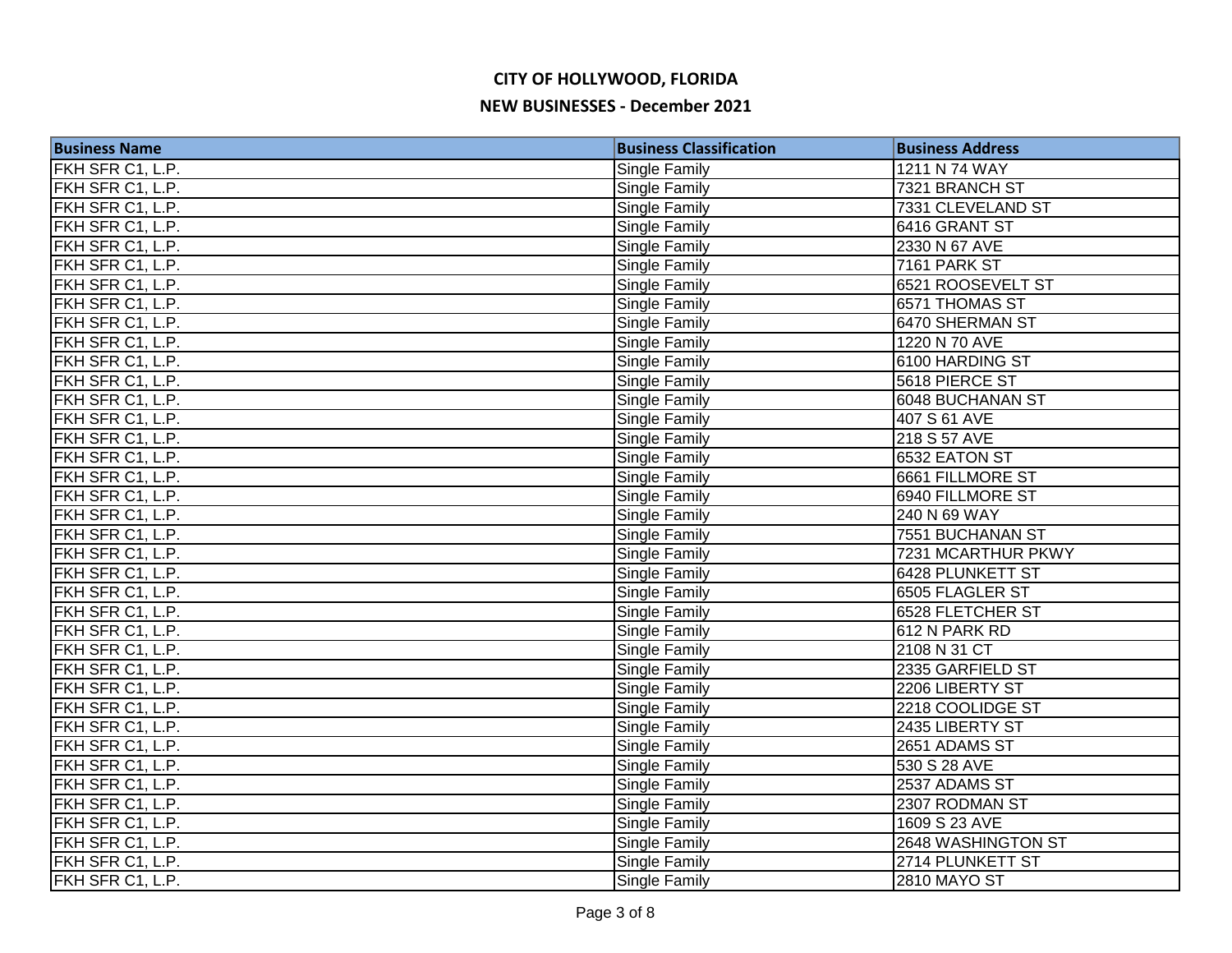| <b>Business Name</b>                        | <b>Business Classification</b> | <b>Business Address</b> |
|---------------------------------------------|--------------------------------|-------------------------|
| FKH SFR C1, L.P.                            | Single Family                  | 2459 FUNSTON ST         |
| FKH SFR C1, L.P.                            | Single Family                  | 2431 RODMAN ST          |
| FKH SFR PROPCO B-HLD, L.P.                  | Single Family                  | 5826 N FARRAGUT DR      |
| FKH SFR PROPCO B-HLD, L.P.                  | Single Family                  | 6611 SIMMS ST           |
| FKH SFR PROPCO B-HLD, L.P.                  | Single Family                  | 6821 CHARLESTON ST      |
| FKH SFR PROPCO B-HLD, L.P.                  | Single Family                  | 6442 ALLEN ST           |
| FKH SFR PROPCO B-HLD, L.P.                  | Single Family                  | 3430 N 72 TER           |
| FKH SFR PROPCO B-HLD, L.P.                  | Single Family                  | 930 N 74 WAY            |
| FKH SFR PROPCO B-HLD, L.P.                  | Single Family                  | 7361 ARTHUR ST          |
| FKH SFR PROPCO B-HLD, L.P.                  | Single Family                  | 6990 PARK ST            |
| FKH SFR PROPCO B-HLD, L.P.                  | Single Family                  | 7140 SCOTT ST           |
| FKH SFR PROPCO B-HLD, L.P.                  | Single Family                  | 2310 N 65 WAY           |
| FKH SFR PROPCO B-HLD, L.P.                  | Single Family                  | 1000 N 71 AVE           |
| FKH SFR PROPCO B-HLD, L.P.                  | Single Family                  | 1904 N 58 WAY           |
| FKH SFR PROPCO B-HLD, L.P.                  | Single Family                  | 221 N 65 WAY            |
| FKH SFR PROPCO B-HLD, L.P.                  | Single Family                  | 7481 LINCOLN ST         |
| FKH SFR PROPCO B-HLD, L.P.                  | Single Family                  | 810 N 73 TER            |
| FKH SFR PROPCO B-HLD, L.P.                  | Single Family                  | 6524 FLAGLER ST         |
| FKH SFR PROPCO B-HLD, L.P.                  | Single Family                  | 5725 MAYO ST            |
| FKH SFR PROPCO B-HLD, L.P.                  | Single Family                  | 3314 WILSON ST          |
| FKH SFR PROPCO B-HLD, L.P.                  | Single Family                  | 2115 N 40 AVE           |
| FKH SFR PROPCO B-HLD, L.P.                  | Single Family                  | 2200 N 55 AVE           |
| FKH SFR PROPCO B-HLD, L.P.                  | Single Family                  | 2839 WASHINGTON ST      |
| FKH SFR PROPCO B-HLD, L.P.                  | Single Family                  | 1010 S 28 AVE           |
| FKH SFR PROPCO B-HLD, L.P.                  | Single Family                  | 2827 WILEY ST           |
| <b>FLORIDA GYMNASTICS ACADEMY LLC</b>       | School/Dancing                 | 1200 N FEDERAL HWY      |
| <b>FRANSISCO ENCARNACION</b>                | Single Family                  | 1655 MONROE ST          |
| <b>GATTURRO'S FLORIDA RENT CORP</b>         | Condominium Rental             | 4111 S OCEAN DR, #LPH1  |
| GAYANA AVAKYAN                              | Single Family                  | 840 S SOUTHLAKE DR      |
| <b>GREY STONE INTERNATIONAL CORPORATION</b> | Single Family                  | 1550 TYLER ST           |
| <b>GUIRA &amp; TAMBORA RESTAURANT INC</b>   | Restaurant/Bar                 | 2721 HOLLYWOOD BLVD     |
| (DBA: GUIRA & TAMBORA RESTAURANT)           |                                |                         |
| HAIR LOGIC BEAUTY SALON INC,                | <b>Beauty Parlor</b>           | 2 OAKWOOD BLVD          |
| (DBA: HAIR LOGIC BEAUTY SALON INC,)         |                                |                         |
| <b>HAYA TRADING LLC</b>                     | <b>Warehouse Rental</b>        | 2040 LIBERTY ST         |
| <b>HOLLYWOOD IMPORTS LIMITED INC</b>        | Repair Motor Vehicle           | 2400 N STATE ROAD 7     |
| (DBA: AUTONATION HONDA HOLLYWOOD)           |                                |                         |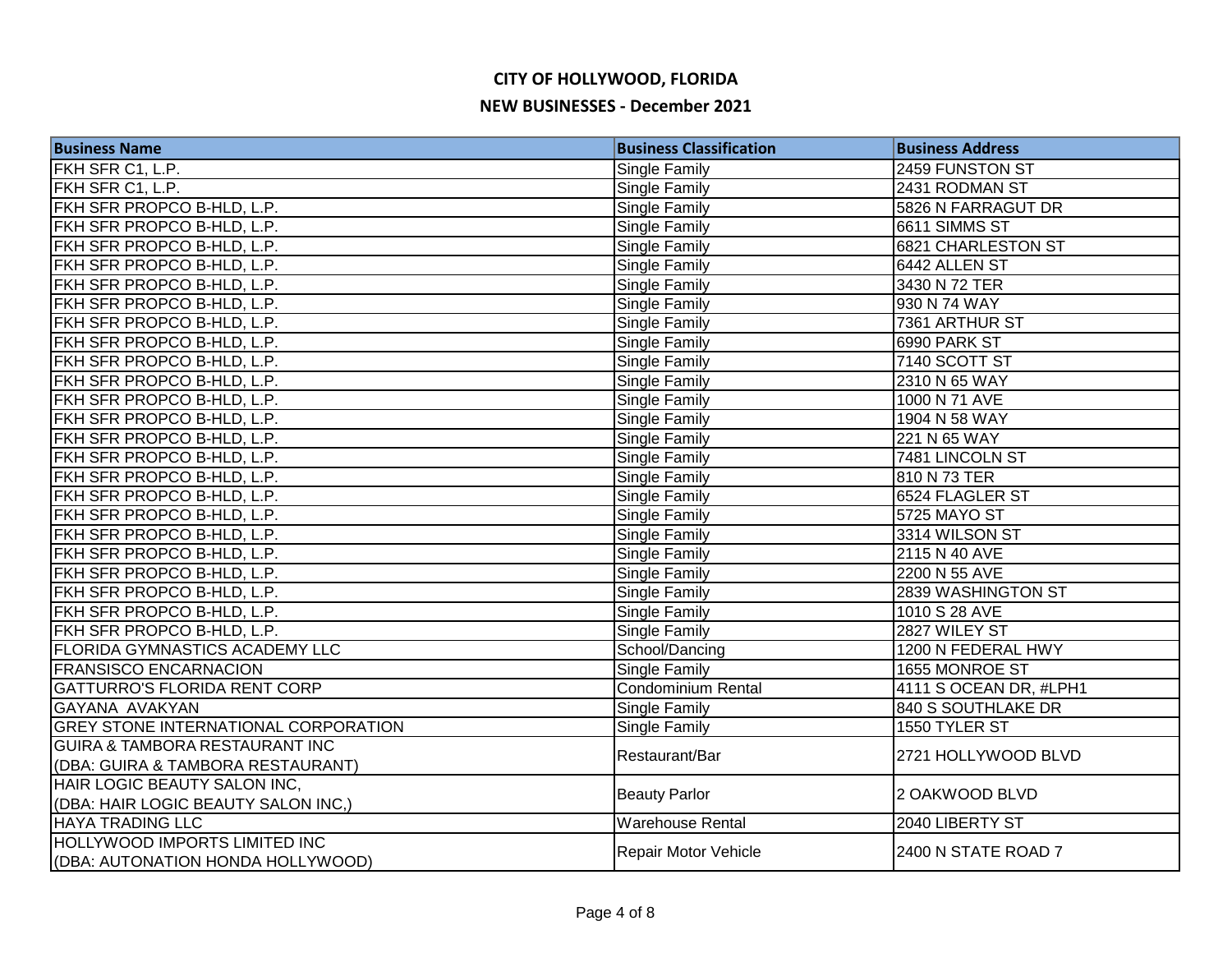| <b>Business Name</b>                    | <b>Business Classification</b> | <b>Business Address</b> |
|-----------------------------------------|--------------------------------|-------------------------|
| <b>HYPERWATER LLC</b>                   |                                |                         |
| (DBA: HYPERWATER LLC)                   | Condominium Rental             | 3901 S OCEAN DR, #9S    |
| <b>INSURE MY ROUTE, INC</b>             |                                |                         |
| (DBA: INCORPORATE MY ROUTE)             | <b>Insurance Agency</b>        | 2410 N 28 AVE, STE 101  |
| <b>IRA DOV REIFER</b>                   | Single Family                  | 6291 HARDING ST         |
| (DBA: IRA DOV REIFER)                   |                                |                         |
| <b>ISLEIDYS ZAMONA</b>                  | Condominium Rental             | 315 VAN BUREN ST, #102B |
| <b>ISLEIDYS ZAMONA</b>                  | Condominium Rental             | 315 VAN BUREN ST, #107B |
| <b>JANICE KING</b>                      | <b>Single Family</b>           | 6640 CLEVELAND ST       |
| JJHL LATIN ENVIOS, CORP.                | Mail Box/Order Business        | 500 N DIXIE HWY         |
| <b>JOEL BUSTOS</b>                      | <b>Single Family</b>           | 5625 TAYLOR ST          |
| (DBA: MARCONI INVESTMENTS LLC)          |                                |                         |
| <b>JOHNSON EDWARD</b>                   | <b>Condominium Rental</b>      | 314 ARTHUR ST, #14      |
| (DBA: JOHNSON)                          |                                |                         |
| <b>JUAN A MENA</b>                      | Single Family                  | 2410 CLEVELAND ST       |
| (DBA: SERENITY NOW ENTERPRISES)         |                                |                         |
| <b>KATHEIN SIVAN</b>                    | <b>Single Family</b>           | 331 MINNESOTA ST        |
| (DBA: 331 MINNESOTA LLC)                |                                |                         |
| <b>KCMA INVESTMENTS LLC</b>             | Condominium Rental             | 777 N OCEAN DR, #S307   |
| (DBA: KCMA INVESTMENTS LLC)             |                                |                         |
| KIMCHI MART AT HOLLYWOOD                | Grocery/Convenience Store      | 2420 N DIXIE HWY        |
| (DBA: KIMCHI MART AT HOLLYWOOD)         |                                |                         |
| KJ LYON PROPERTY MANAGEMENT LLC         | Condominium Rental             | 1201 S OCEAN DR, #2004S |
| <b>KWIK ZAMIL USA INC</b>               | Grocery/Convenience Store      | 920 S 56 AVE            |
| (DBA: KWIK ZAMIL USA INC)               |                                |                         |
| LEASISA LUXE INC                        | <b>Rental Service</b>          | 6225 JOHNSON ST         |
| LEVY, DANIEL                            | Single Family                  | 918 TYLER ST            |
| <b>LMNDRP</b>                           | <b>Condominium Rental</b>      | 1910 N SURF RD, #6      |
| (DBA: LMNDRP, LLC)                      |                                |                         |
| <b>LOURDES LUGO</b>                     | Condominium Rental             | 315 VAN BUREN ST, #203B |
| LPJ SOLUTIONS                           | <b>Single Family</b>           | 632 S 28 AVE            |
| MANUEL & BLANCA MUNOZ LAZANO            | <b>Condominium Rental</b>      | 2309 PARK LN, #116      |
| MI MULTISERVICES LLC                    | Single Family                  | 618 S 24 AVE - SUBLEASE |
| (DBA: MI MULTISERVICES LLC)             |                                |                         |
| MICHAEL A & JANA A RAUF                 | Single Family                  | 5934 PIERCE ST          |
| (DBA: DESSOIR MULTISERVICE LLC)         |                                |                         |
| <b>MICHAEL BENA</b>                     | Apt Building (3 or more units) | 2319 TAYLOR ST, #1-9    |
| (DBA: HOLLYWOOD RAINBOW APARTMENTS LLC) |                                |                         |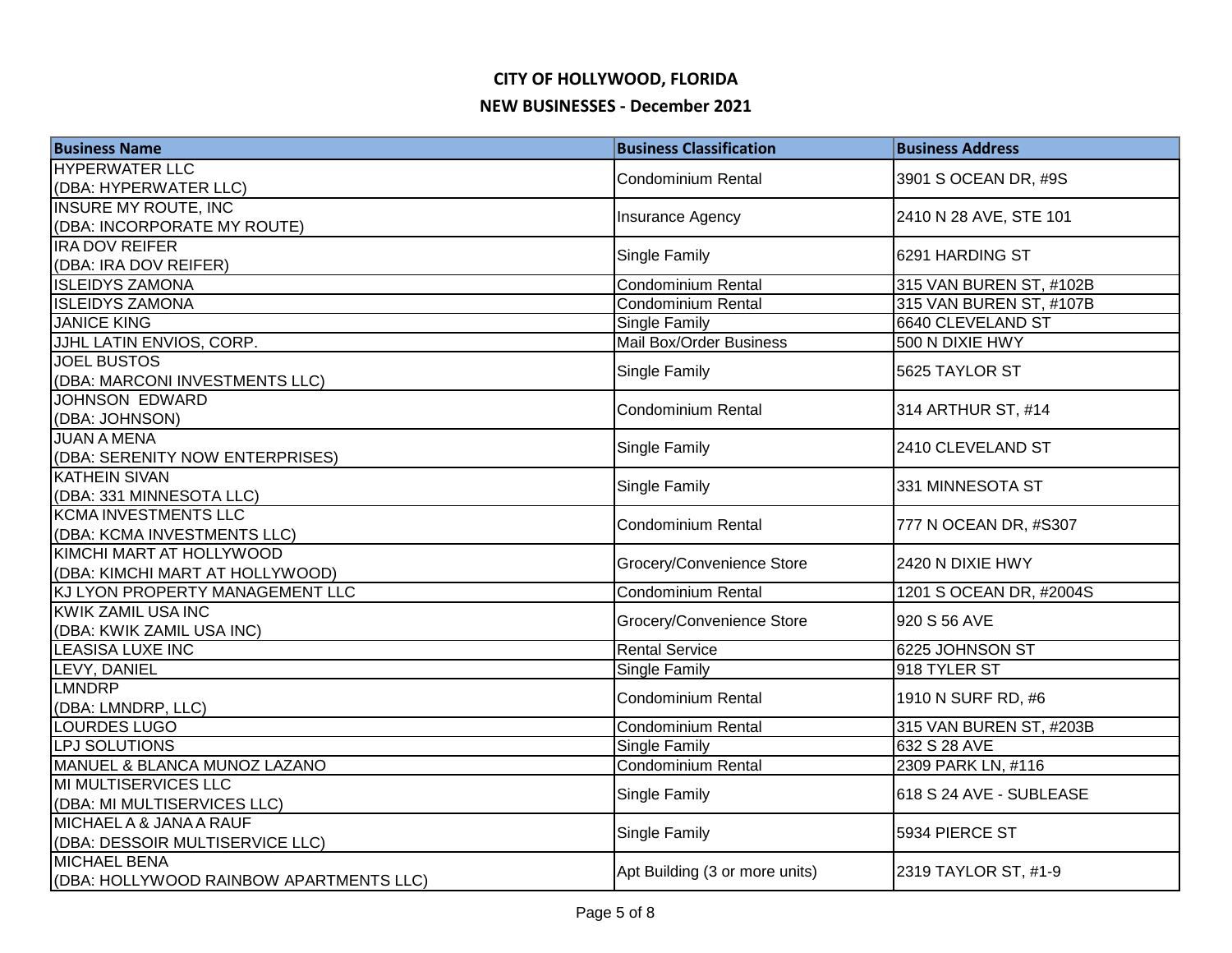| <b>Business Name</b>                      | <b>Business Classification</b> | <b>Business Address</b> |
|-------------------------------------------|--------------------------------|-------------------------|
| <b>MIKHAIL BUNICH</b>                     |                                | 3740 S LONGFELLOW CIR   |
| (DBA: VACASA)                             | Single Family                  |                         |
| MORDUKHAEV, RAFAEL & ELENA                | Single Family                  | 312 BOUGAINVILLA TER    |
| (DBA: 312 BOUGAINVILLA LLC)               |                                |                         |
| MULTI-SPECIALTY MEDICAL CONSULTANTS, PLLC | <b>Medical Office</b>          | 6067 HOLLYWOOD BLVD     |
| <b>MUMUNINA LLC</b>                       | <b>Condominium Rental</b>      | 3901 S OCEAN DR, #PH16D |
| (DBA: MUMUNINA LLC)                       |                                |                         |
| <b>MUMUNINA LLC</b>                       | Condominium Rental             | 3801 S OCEAN DR, #11N   |
| (DBA: MUMUNINA LLC)                       |                                |                         |
| <b>MY AUTO CHOICE</b>                     | <b>Auto Sales</b>              | 5940 PLUNKETT ST        |
| (DBA: NONE)                               |                                |                         |
| NATIV CHERCHES                            | Single Family                  | 618 S 24 AVE            |
| <b>OMVIBES LLC</b>                        | <b>Condominium Rental</b>      | 3801 S OCEAN DR, #7O    |
| ORLANDO MILIAN LOPEZ                      | Single Family                  | 1450 N 65 AVE           |
| PABLO PRATKIN & MIRON BROSHI              | Single Family                  | 3150 CALLE LARGO DR     |
| (DBA: 3150 CALLE LARGO DR, LLC)           |                                |                         |
| PABLO TRENCH                              | <b>Condominium Rental</b>      | 1201 S OCEAN DR, #906N  |
| (DBA: PABLO TRENCH)                       |                                |                         |
| PATAGONIAN INVESTMENT CORP                | <b>Condominium Rental</b>      | 3901 S OCEAN DR, #10P   |
| (DBA: PATAGONIAN INVESTMENT CORP)         |                                |                         |
| PAUL D ANDERSON                           | <b>Duplex</b>                  | 2411 HAYES ST           |
| PEACE DACHA, LLC                          | <b>Condominium Rental</b>      | 1600 S OCEAN DR, #8C    |
| PEREIRAS BODY WORK AND PAINT CORP         | Car Wash & Detail              | 5630 DAWSON ST          |
| PETER SIMONS                              | Single Family                  | 3190 TAFT ST            |
| (DBA: BLACKMONT HOLDINGS LLC)             |                                |                         |
| PINNACLE AT PEACEFIELD LTD                | <b>Leasing Company</b>         | 2314 ADAMS ST           |
| PINNACLE AT PEACEFIELD LTD                | Apt Building (3 or more units) | 2122 ADAMS ST           |
| (DBA: PINNACLE AT PEACEFIELD LTD)         |                                |                         |
| PINNACLE AT PEACEFIELD LTD                | Apt Building (3 or more units) | 2216 ADAMS ST           |
| (DBA: PINNACLE AT PEACEFIELD LTD)         |                                |                         |
| PLATINUM INVESTMENTS GROUP INC            | <b>Condominium Rental</b>      | 3801 S OCEAN DR, #7K    |
| (DBA: PLATINUM INVESTMENTS GROUP INC)     |                                |                         |
| <b>PRO SEAL</b>                           | <b>Asphalt Repair</b>          | 2025 HARDING ST         |
| (DBA: PRO SEAL)                           |                                |                         |
| <b>RASPICONDO LLC</b>                     | <b>Condominium Rental</b>      | 3801 S OCEAN DR, #6N    |
| (DBA: RASPICONDO LLC)                     |                                |                         |
| RELIANCE STANDARD LIF INS CO              | Insurance Company/Life         |                         |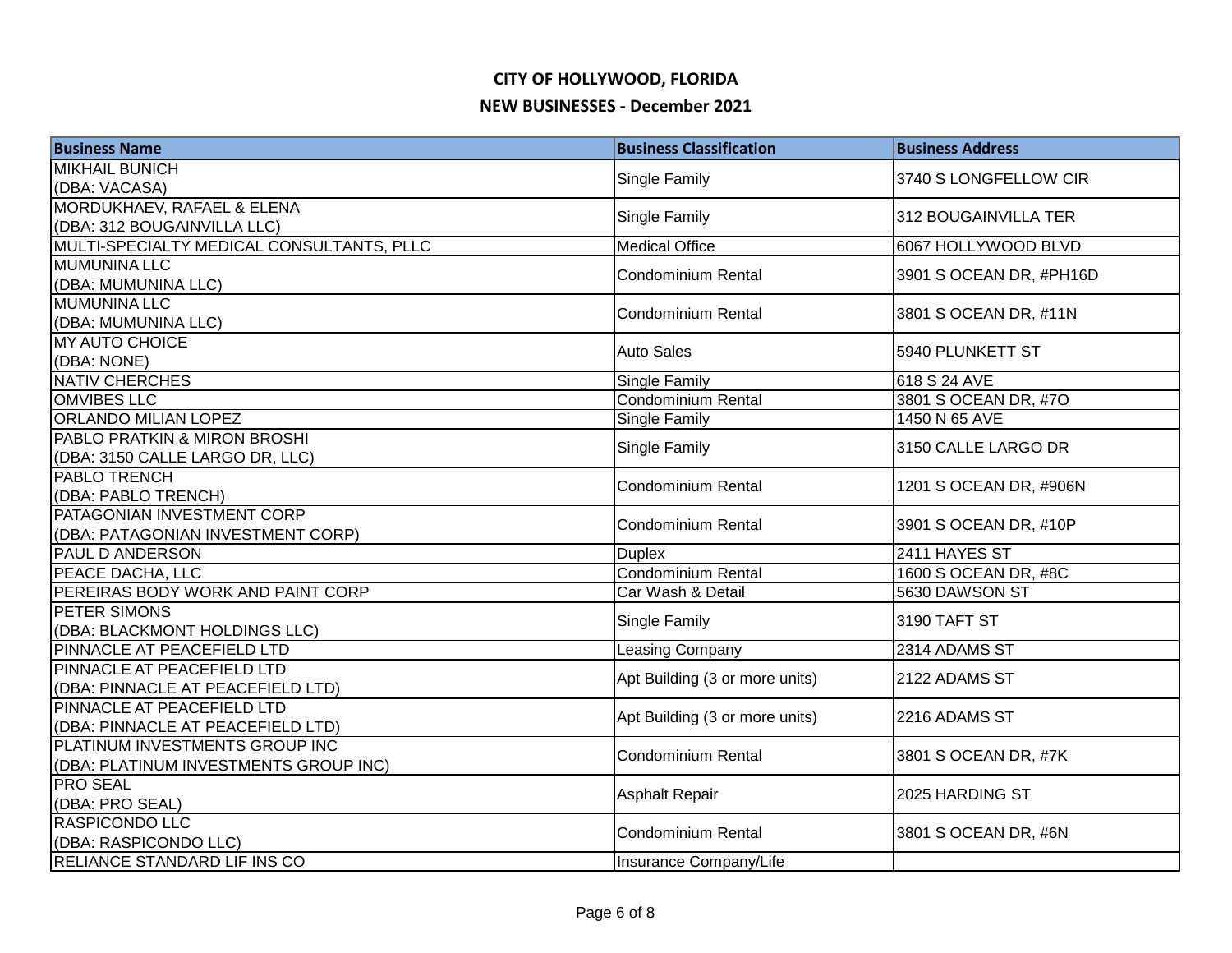| <b>Business Name</b>                                   | <b>Business Classification</b>     | <b>Business Address</b> |
|--------------------------------------------------------|------------------------------------|-------------------------|
| <b>RENEA'S WORLD, LLC</b>                              | Lecturer                           | <b>DAVIE RD</b>         |
| (DBA: RENEA'S WORLD, LLC)                              |                                    |                         |
| RIVER BEND LAND COMPANY LLC                            | Apt Building (3 or more units)     | 2000 MONROE ST          |
| (DBA: YOUR BOOKKEEPING DEPARTMENT LLC)                 |                                    |                         |
| ROBERT AND HELENA HARRIS                               | <b>Condominium Rental</b>          | 2600 N SURF RD, #401    |
| <b>ROBIN DANIELS</b>                                   | Single Family                      | 1517 ADAMS ST           |
| (DBA: ROBIN DANIELS)                                   |                                    |                         |
| RODAERJO LLC                                           | <b>Condominium Rental</b>          | 3901 S OCEAN DR, #9H    |
| (DBA: RODAERJO LLC)                                    |                                    |                         |
| <b>RTOP 1005 INC</b><br><b>SAMH &amp; JACK LLC</b>     | Single Family                      | 2419 WILSON ST          |
| (DBA: SAMH & JACK LLC)                                 | Apt Building (3 or more units)     | 2318 VAN BUREN ST       |
| SHERBROOKE, LLC                                        |                                    |                         |
| (DBA: SHERBROOKE, LLC)                                 | <b>Condominium Rental</b>          | 2307 WASHINGTON ST, #6  |
| <b>SILVANA KORIK</b>                                   | <b>Condominium Rental</b>          | 3630 N 56 AVE, #301     |
| <b>SILVANA KORIK</b>                                   | Condominium Rental                 | 3640 N 56 AVE, #422     |
| <b>SILVANA KORIK</b>                                   | Condominium Rental                 | 3640 N 56 AVE, #424     |
| <b>SILVANA KORIK</b>                                   | <b>Condominium Rental</b>          | 3670 N 56 AVE, #710     |
| <b>SILVANA KORIK</b>                                   | Condominium Rental                 | 3088 BERMWOOD LN, #240  |
| SINRA INC                                              |                                    |                         |
| (DBA: DAY AND NIGHT FOOD STORE)                        | Grocery/Convenience Store          | 6579 PEMBROKE RD        |
| <b>SKYY CONSTRUCTION &amp; SERVICES LLC</b>            | Apt Building (3 or more units)     | 6117 GARFIELD ST        |
| (DBA: SKYY CONSTRUCTION & SERVICES)                    |                                    |                         |
| SMITH, GWENDOLYN                                       | Single Family                      | 6432 FRANKLIN ST        |
| <b>WALTON, TROY</b>                                    |                                    |                         |
| SOLID GROUND FINANCIAL LLC                             | <b>Consultant/Business Advisor</b> | 4000 HOLLYWOOD BLVD     |
| (DBA: SOLID GROUND FINANCIAL LLC)                      |                                    |                         |
| SOTO, FELIPE                                           | Single Family                      | 6561 GRANT ST           |
| (DBA: 02/16/2020)                                      |                                    |                         |
| SOUTH BEACH FOOD CENTER INC                            | Restaurant/Bar                     | 1900 HARRISON ST        |
| (DBA: ALEM RESTAURANT BAR)                             |                                    |                         |
| SOUTH FLORIDA NEPHROLOGY, PA                           | Physician/Osteopath                | 2455 HOLLYWOOD BLVD     |
| (DBA: NEIL J WEINER)<br>SOUTH FLORIDA WELLNESS NETWORK |                                    |                         |
| (DBA: SOUTH FLORIDA WELLNESS NETWORK)                  | <b>Customer Service Support</b>    | 6969 TAFT ST            |
| SUNNY DAYS ASSISTED LIVING FACILITY                    | Convalescent Home                  | 1845 GARFIELD ST        |
| <b>TAMMY PEREZ</b>                                     |                                    |                         |
| (DBA: OCEAN FASHIONS VARIETY)                          | <b>Retail Store/Stock</b>          | 1504 N SURF RD          |